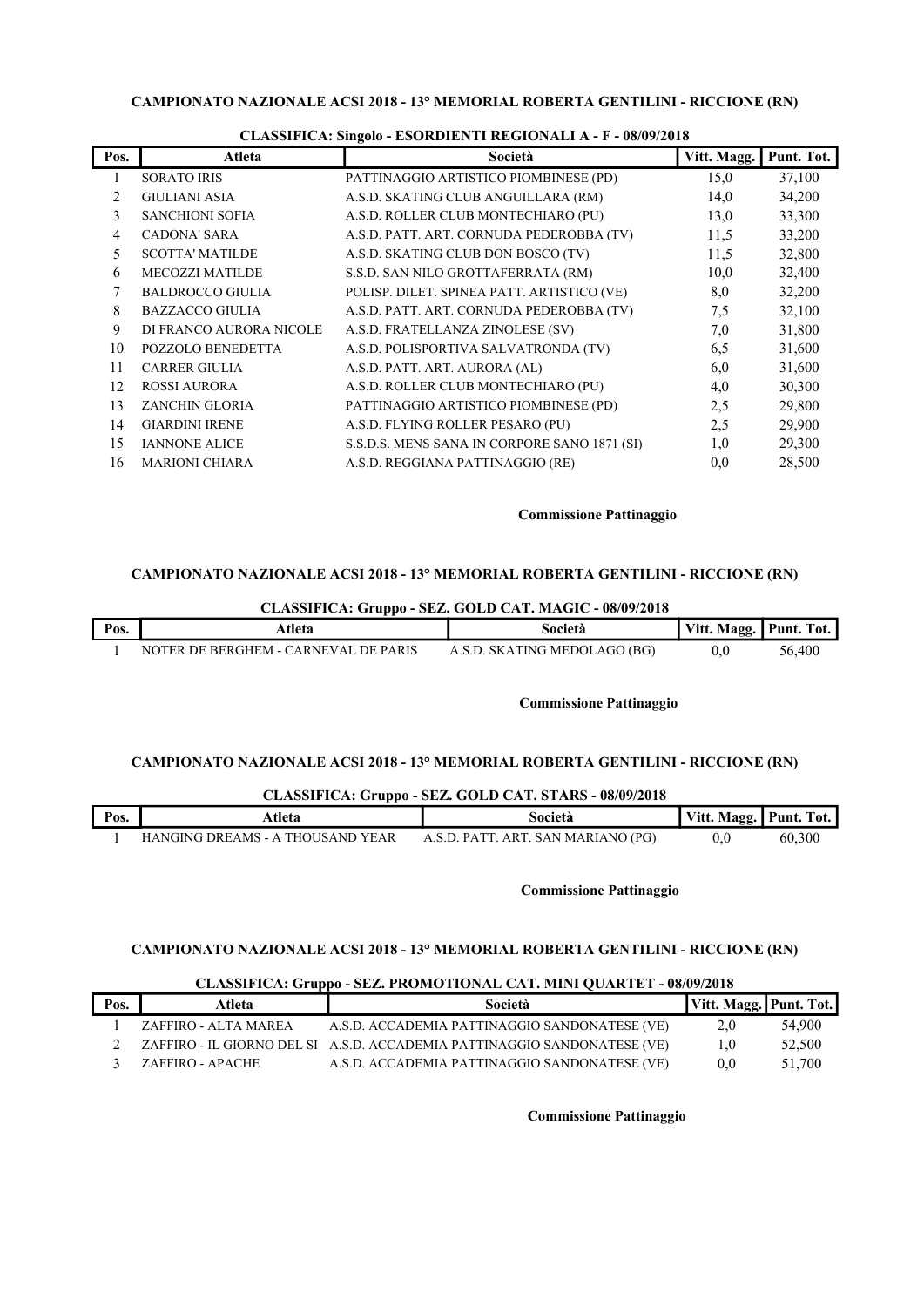# CAMPIONATO NAZIONALE ACSI 2018 - 13° MEMORIAL ROBERTA GENTILINI - RICCIONE (RN)

| Pos. | Atleta                                        | Società                                          | Vitt.<br>Magg. | Punt.<br>Tot. |
|------|-----------------------------------------------|--------------------------------------------------|----------------|---------------|
|      | DIAMOND - DEVIL                               | A.S.D. ACCADEMIA PATTINAGGIO SANDONATESE<br>(VE) | 2.0            | 63,200        |
|      | PINK STARS - NEL BLU DIPINTO DI<br><b>BLU</b> | A.S.D. ROLLER TEAM CONEGLIANO (TV)               | 1.0            | 59,800        |
|      | DIAMOND - LE GITANE                           | A.S.D. ACCADEMIA PATTINAGGIO SANDONATESE<br>'VE) | 0.0            | 55,600        |

#### CLASSIFICA: Gruppo - SEZ. PROMOTIONAL CAT. MIDDLE QUARTET - 08/09/2018

#### Commissione Pattinaggio

#### CAMPIONATO NAZIONALE ACSI 2018 - 13° MEMORIAL ROBERTA GENTILINI - RICCIONE (RN)

#### Pos. Nieta del Società Vitt.<br>Nota del Società Vitt. Magg. Punt. Tot. 1 MESMERIZE - SOFFIO DI VITA A.S.D. ROLL STARS LOREGGIA (PD) 5,0 64,800 2 PATT. ART. CHIARANO - STELLE A.S.D. PATT. ART. CHIARANO (TV) 4,0 57,500 3 STARDUST - OLTRE LO SPECCHIO A.S.D. FRATELLANZA ZINOLESE (SV) 3,0 54,000 4 QUARTETTO SUNFLOWERS - CRAZY DOLLS A.S.D. SKATING CLUB ISTRANA (TV) 2,0 53,800 5 BELLE E MONELLE - LE DONNE DEL GRANDE GATSBY A.S.D. PATT. ART. SPELLO (PG)  $1,0$  51,200 6 FASHION LADIES - DISCO MUSIC A.S.D. SKATING CLUB PONTE S. A.S.D. SKATING CLUB PONTE S.  $0,0$  48,300<br>GIOVANNI (PG)

# CLASSIFICA: Gruppo - SEZ. PROMOTIONAL CAT. MASTER QUARTET - 08/09/2018

#### Commissione Pattinaggio

### CAMPIONATO NAZIONALE ACSI 2018 - 13° MEMORIAL ROBERTA GENTILINI - RICCIONE (RN)

### CLASSIFICA: Gruppo - SEZ. PROMOTIONAL CAT. MINI GROUP - 08/09/2018

| Pos. | Atleta                                                        | Società                                          | Vitt.<br>Magg. | Punt.<br>Tot. |
|------|---------------------------------------------------------------|--------------------------------------------------|----------------|---------------|
|      | ZAFFIRO - ELFI                                                | A.S.D. ACCADEMIA PATTINAGGIO<br>SANDONATESE (VE) | 3.0            | 64,000        |
|      | REVOLUTION TEAM - PASSIONE TANGO A.S.D. SKATE REVOLUTION (SV) |                                                  | 2,0            | 61,500        |
|      | SILVER EAGLES - IL GIOCO DELL'OCA                             | A.S.D. SKATING CLUB DON BOSCO (TV)               | 1.0            | 57,700        |
|      | ACQUAMARINA - LA SCOPERTA DEL<br><b>FUOCO</b>                 | A.S.D. ACCADEMIA PATTINAGGIO<br>SANDONATESE (VE) | 0.0            | 53,600        |

#### Commissione Pattinaggio

### CAMPIONATO NAZIONALE ACSI 2018 - 13° MEMORIAL ROBERTA GENTILINI - RICCIONE (RN)

#### CLASSIFICA: Gruppo - SEZ. PROMOTIONAL CAT. MIDDLE GROUP - 08/09/2018

| Pos. | Atleta                                           | Società                                                         | Vitt. Magg. Punt. Tot. |        |
|------|--------------------------------------------------|-----------------------------------------------------------------|------------------------|--------|
|      | MINI ARTSHOW - LITTLE CATS ARTISKATE A.S.D. (VR) |                                                                 | 2,0                    | 75,400 |
|      | DIAMOND - ABRACADABRA                            | A.S.D. ACCADEMIA PATTINAGGIO SANDONATESE (VE)                   | $1.0\,$                | 63,000 |
|      |                                                  | ENJOY GROUP - INSIDE CHINA A.S.D. POLISPORTIVA SALVATRONDA (TV) | $0.0\,$                | 59,100 |

#### Commissione Pattinaggio